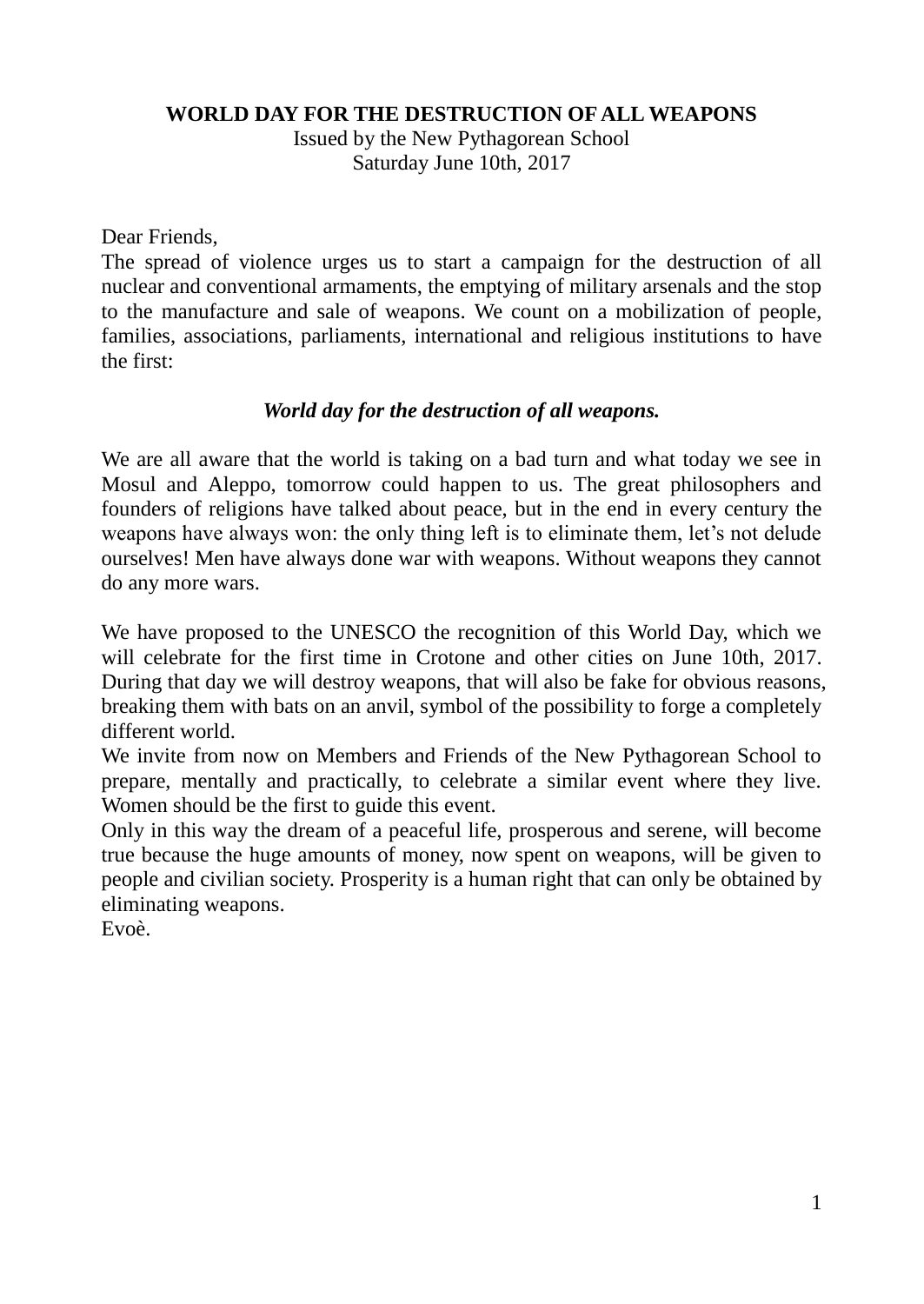# *Scholarc's comment on the World Day for the destruction of all weapons*

# *1. Historical Introduction*

World history shows a continuous stream of wars which seems endless. There are no people, races, ethnicities, nations, or continents that have been spared from war. The damages, deaths and the suffering caused by wars in thousands of years are incalculable. Lots of researchers have tried to analyze the phenomenon of wars without though arriving at preventing or stopping them. Every person desires peace, word that is repeated in all languages as a salutation or good wishes, but peace remains an unattainable desire in the reality of conflicts.

# *2. The current world situation*

The great powers of USA, Russia, China, France and England have not been at war with each other anymore for several decades, a novelty in the historic panorama. Grave tensions and wars still happen though especially in the Middle and Far East, fed by political, religious and terrorist extremism. Therefore, entire populations look for refuge in Europe and the USA creating serious immigration and integration problems.

Today we know what happens in every part of the world and we all have the ugly feeling of living on a volcano that is about to explode. The world is full of tensions, created primarily by the huge cost of weapons, by a financial system that devours enormous amounts of money and by the always increasing number of births in the Third World countries.

# *3. A consideration*

We would be incredibly amazed if we could calculate all of the expenses made throughout the centuries to finance, prepare, equip and provide armies with weapons. These are unimaginable amounts that could allow everybody to live comfortably. To these, then, the extra expenses from the damages of war, the looting, the reconstructions, the destruction of artwork… should be added.

An example of a serene life, thanks to the absence of wars, comes from Switzerland that welcomes people of different languages and cultures, and for a thousand years has not practiced war thus reaching an enviable level of well-being.

# *4. A simple observation*

In all the wars of history, none excluded, a constant emerges. **It is always men that make war with weapons,** whatever the excuse is: racial, religious, of dominion, of land conquest, of hoarding raw materials, of insanity or of maniacal leaders.

# *5. War and the male chauvinist culture*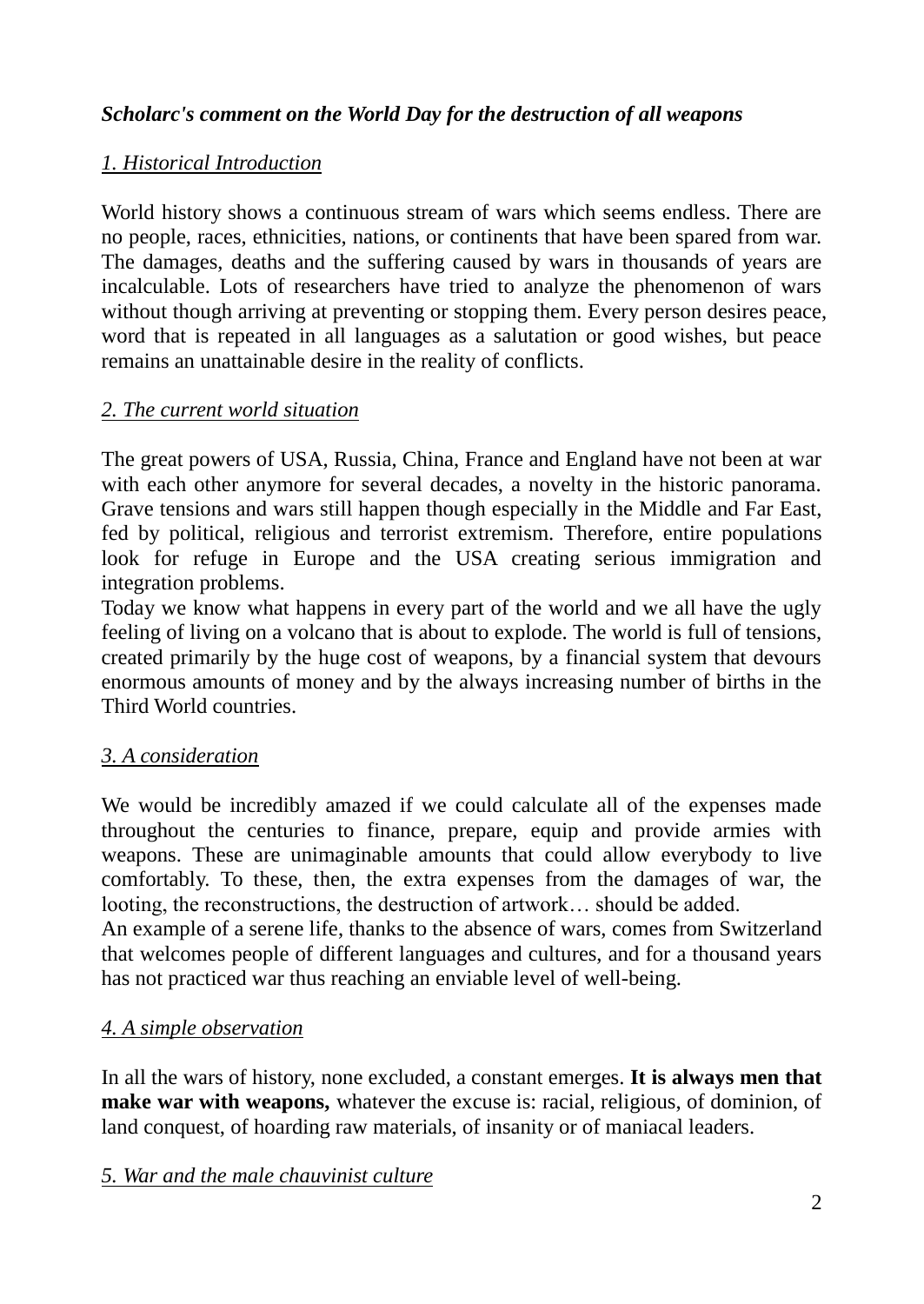War is born from the male culture. In the beginning the male, thanks to his physical strength, had to face savage beasts or enemies to survive. The female was prevented from this due to her lesser strength and by the care-taking of the children. During the following millennia, though, that greater strength transformed into religion, politics, social organization, art and myth, molding in this way a world in the image of the domineering male to which the woman had to submit. This was a cultural phenomenon, not a natural one: nature has given the advantage to the woman by giving only her the possibility to give birth to children. The death of the hero on the battlefield, like Achilles in Homer's poems, the praises and honors to the fallen for the homeland, the pride of weapons and the glory of victory are testimonies to the male origin of wars.

The philosopher Heraclitus, contemporary of Pythagoras, in a famous fragment affirms: **War is the father of all things.** This sentence is also wrongly translated: *War is the mother of all things.* In Greek *polemos,* war, combat, fight is of male gender just like *pater, father.* Heraclitus' sentence then indicates that the male has created a culture that always tends towards the predominance on others creating conflicts in all scopes.

The male has used weapons that have become stronger and more dangerous with time. It has been a continuous crescendo: from the flint dagger to the swords of bronze, of iron, to firearms, up to the nuclear and chemical weapons, and to those of mass destruction.

#### *6. The dream of a serene life*

This is the dream of every human being which has always shattered against the raw reality of violence. Rare periods and few people were spared, and the distinction between winners and losers does not show the many victims fallen on the opposing fronts. A historical example is the Roman Empire, that dominated for many centuries the western world at the expense of an infinite number of Roman soldiers killed. So many of them died, that in the end there weren't enough to oppose the barbaric invasions, and the empire crumbled. And it shouldn't be thought that the Romans lived happily, even if the war loots gave them riches. The pain for the fallen children and relatives scarred their existence. In the end, the Roman adage: *If you want peace, prepare for war* did not save neither their lives nor the empire.

#### *7. The dream of a money-free life*

Except in rare instances, we have all found ourselves during all eras in economic straits due to a lack of resources, debts, impossibility to buy a house, to study, to travel, to discover the world, to heal from illnesses... In fact it is said: *Money is never enough*. We can ask ourselves if this is an unchangeable reality, or if it is possible to realize a social system where it would not be necessary to pay for mortgages, studies, trips, thus to live in a comfortable way, to conduct a **money-**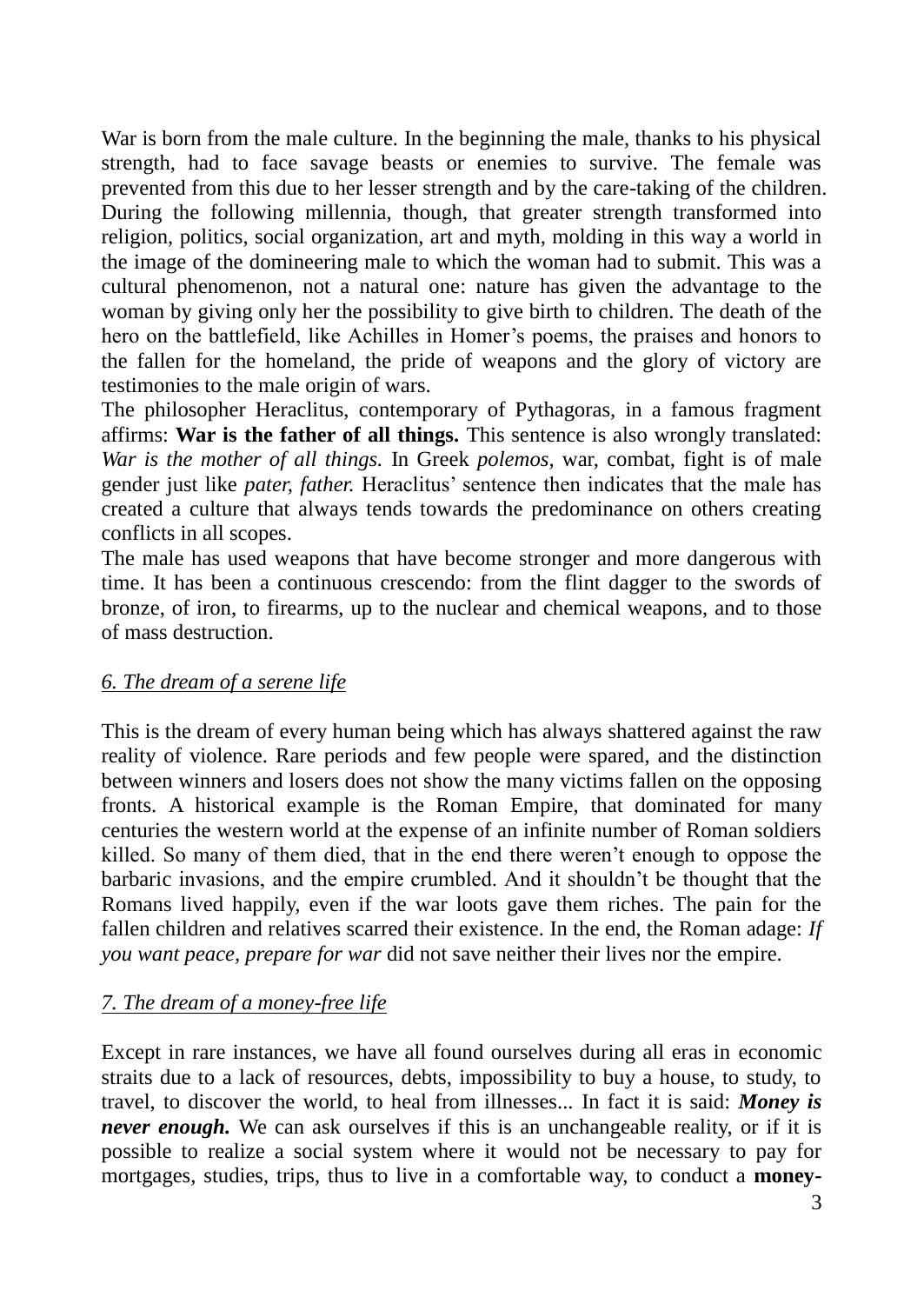**free life**. Without a doubt it would be marvelous, but where do we find the resources to realize it? And where to start? In which way, country, and with who's help?

#### *8. Dream and reality*

People with *common sense* invite us to look at the hard facts, to live life as it is, because anyhow humanity will never change, and thus dismiss these aspirations as utopia, unachievable fantasies, **a beautiful dream.** And so we must talk about the dream, both of the one that happens when we are asleep and the one when we are awake, the **utopia** precisely. Heraclitus stated that men during the night dream return to a *particular world*: you dream of your own mother, of the yard, meeting a friend, all situations tied to your personal life. When awake, instead, all men live in a *common world* and dream of the same things, in any geographical or social situation they find themselves: health, serenity, love, well-being.

#### *9. Closed-eyed dream*

Freud wrote: *Having understood that the dream is the fulfillment of the desire has largely filled my life.* The dream, in fact, has the task to realize a person's desires, even if the dreams appear masked or veiled as to not upset the dreamer. The **dream must be accomplished**, otherwise you risk insanity, like it happens in the laboratory when a person's dreams are interrupted even for a few days. A natural mechanism of desire-dream-accomplishment, thus, exists, that drives humanity towards evolution. Man, thus, is caught in a mechanism of accomplishment of his desires that pushes him, night and day, towards levels of superior knowledge and awareness. This is his destiny.

#### *10. Open-eyed dream*

It is the common dream, **the beautiful dream** of a serene, happy, healthy, worryfree life, the dream that everyone has had and still has, but that has never become true. And it doesn't seem possible to become true in the geopolitical situation of today's world, so restless and full of contradictions. So, if that dream doesn't become real, we will live frustrated and we have to ask why we are incapable of living a **fulfilled life.** The answer is that we all want the common dream to become real, but then we all disagree on how that should be realized. In other words, we all want to reach happiness but in different and contradictory ways: with success, money, sex, drugs, family, penitence, paradise, nirvana.

We have however, indisputable examples of common dreams that have become true, like the victory over many illnesses and human flight. Since man saw birds fly, he has always desired to go free in the air and Icarus, that dies in the attempt to fly, is the mythical representation of that strong desire. Others died attempting to fly, but one day that dream became real with the airplane: today we fly from one continent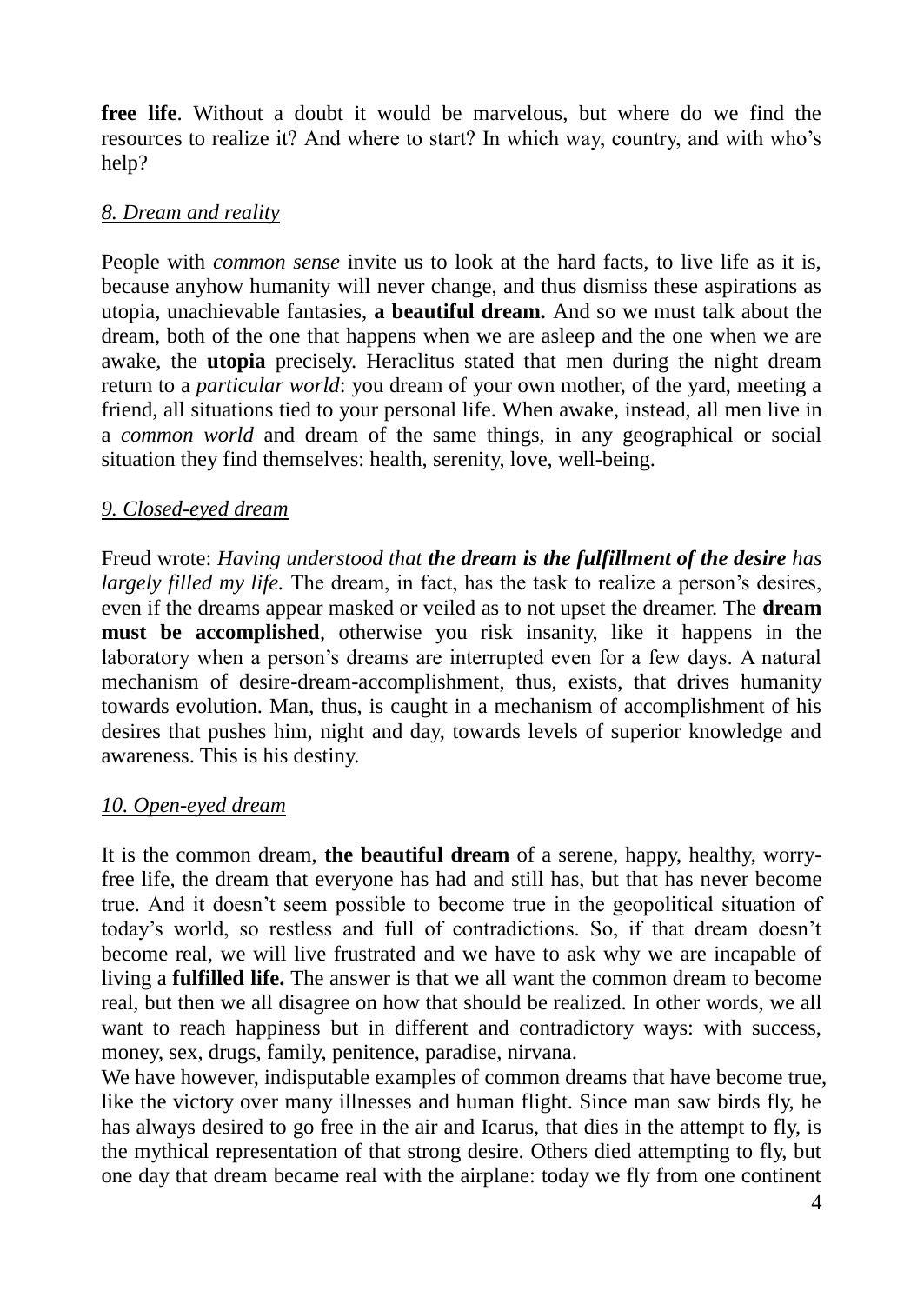to another and even to the moon. Also the recent conquests of the internet and the cell phone, that allow us to know, see, and talk with anyone in any part of the world, are things that were unimaginable until recently.

### *11. A testosterone world*

Nature creates the nocturnal dream to fulfill the individual desire, and it also gives us the open-eyed dreams so that they can be realized, not to drive us crazy from frustration. Nature doesn't want bad things for man, it's not, like the Italian poet Leopardi was afraid, *an ugly power that wants to create damage.* Another poet, the ancient Greek Bacchylides, wrote a similar concept that emerged from the depth of Greek culture: *For mortals the best thing is to never have been born.* These two poets, and other important figures and many simple people, were convinced that human life was a sentence without hope. But today we have understood that many evils of the world have originated from the male hormone: *the testosterone*, word that comes from the Greek *ormao*, to agitate.

Regarding this, the Italian singer Mina says:

*The testosterone, that men possess in much greater amounts compared to women who luckily tend to convert it in estrogen, is at the base, is the origin of almost all of the faults, from the simple fight, to wars, the odysseys, the deaths, the deep sorrows. And not to speak about the strictly sexual side... Man should be something else. Man is who dies with dignity and who with dignity accepts the physical and mental storms of life…*

And the American philosopher Ken Wilber states:

*Studies conducted on testosterone all point to a simple conclusion. Not to be rude, but it seems that testosterone has practically two, and two only, principal impulses:*  to mate or to kill. And men live with this biological nightmare from the first day of *their life, a nightmare that women can only barely imagine…*

Testosterone thus, has flooded beyond its natural goals of procreation and defense creating a never ending fight to dominate over the other men and women.

# *12. Pythagoras and war*

In Crotone this philosopher taught that war derived from the killing of the animal and textually stated: *Peace is a habit that comes from the respect of animals. If you don't dare kill an animal, you will never kill a man.* In that city he avoided hunters and butchers and to the Gods he offered flour and honey breads or the famous *Ox of Bread,* symbol of the end of violence. He was also the only philosopher in the whole human history to profess the doctrine of the *Greater Dignity of the Woman* compared to men. It is thus not accurate to give him the merit of simply establishing the equality between man and woman.

He, in fact, taught that the woman came first in dignity before the man because she shared equally her things according to the criterion of justness, the substantial justice that came before the law, an attitude that was unknown to man's nature.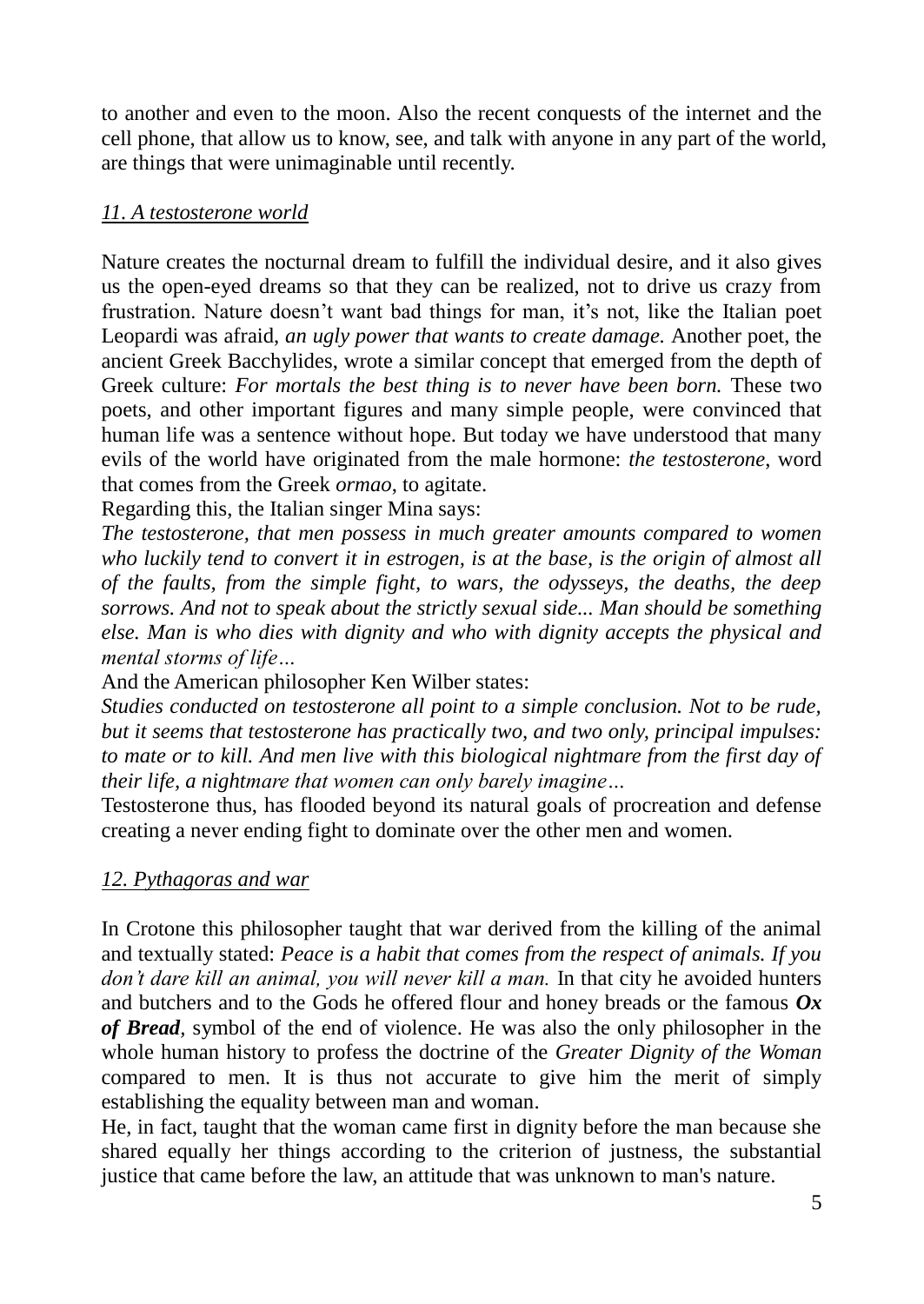Pythagoras also acknowledged that the female gender has a deep inclination toward religious piety, so much so that the answers of the oracles of Delphi and Dodona were revealed by a woman. And he urged women to prepare, with their own hands, what they intended to offer the Gods, flat breads, combs of honey and incense, placing them on altars not stained by the blood of the victims.

# *13. Plato and war*

Plato frequented the School of Crotone because of the influence of his mother Perictione, philosopher who wrote lost Pythagorean works. Plato committed himself deeply to pacify the world of his era, and clashed against the tyrants of Syracuse, the two Dionysus, the Older and the Younger. Twice he risked his life and was saved by Taranto and by Athens, which sent a ship to Syracuse to pick him up. At the end of his life, Plato recalled those events and came to the conclusion that to change the world there was a need of a complete change of mentality expressed in his famous sentence:

# *Either kings become philosophers or philosophers become kings.*

# *14. Kant and the universal peace*

In 1795, whilst Europe was agitated by wars following the French Revolution, the philosopher Kant wrote his essay: *Perpetual peace.* In it he was looking for the solution to the problem of war in a world that he saw dominated by injustice, where the poor were oppressed by the excessive arrogance of the rich and the loss of loyalty and trust was widespread.

Kant suggested that permanent armies should be abolished, because they instigated war since this was their only end. Also, a permanent army was very expensive and the solution to get rid of it was to create war, which was always an expense, never an investment.

Doubting that his tips would be heard, Kant added to his essay the famous **secret article** as the last possibility to avoid war:

*The principles of the philosophers on the possible conditions for peace must be considered by those countries that are armed for war.*

That article could seem a naivety, but instead it brings us back to Plato's dilemma according to which a high, philosophical reasoning had to guide the rulers.

On Kant's tombstone was etched his famous phrase:

*Two things fill my mind with growing admiration: the starry sky above me and the moral law inside of me.*

That phrase restated the teaching of Pythagoras, who claimed that he could hear the stars' music and who tried to recreate the cosmic harmony within man through ethical and moral rules.

Even Jesus, admiring the beauty of the night sky in Palestine, wanted to bring order in the world and said: *The kingdom of heaven is within you.*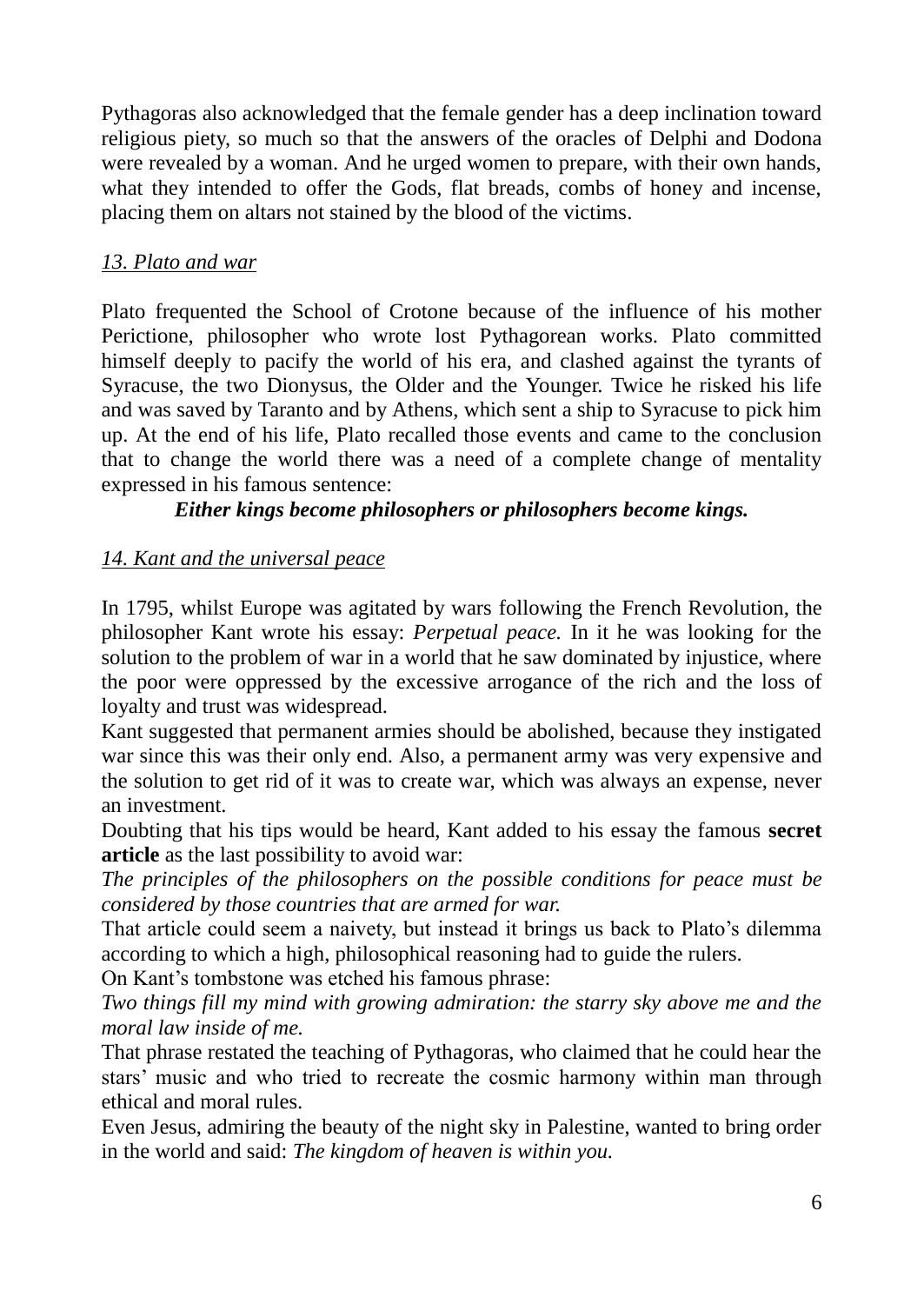# *15. Aristotle and hope*

Aristotle was asked what hope was, *elpis* in Greek, and his answer was: *Hope is the dream of an awakened man.* Aristotle recalled Heraclitus' doctrine of the *common dream* of all humanity and indicated also that hope had to be actualized by people that applied themselves with intelligence and determination. The dream would never be fulfilled by itself.

In 2005 I visited the ancient roman city of *Sufetula,* today a deserted area in Tunisia. On a mosaic on the floor of the ancient baths, was written:

# *En seauto' tas elpidas eche Place all hope in yourself.*

That stone phrase corresponds to what Kant stated: *Only with hope man is happy because he follows with his desire the natural inclination toward happiness.* To wish, meaning to desire, is a natural law. An old proverb says: Who lives with hope, dies desperately. That proverb is missing a **no:** Who lives with no hope, dies desperately.

# *16. My father and the war*

My father had been traumatized by the death of his father, who came back from the First World War with a frozen shoulder from being in the Alps. He died leaving wife and eight children without an income. When afterwards Mussolini decided to invade Greece, my father was obligated to leave as a *volunteer,* but he rebelled risking a trial and a serious sentence: he was sent back home instead.

In 1950, when I was nine, I saw a man coming into his workshop, the *forge,* who gave him a revolver that had to be checked. My father asked the man what he needed it for, and he replied that he wanted to shoot someone he had argued with. My father took the gun, put it on the anvil and with a mallet smashed the barrel of the weapon making it useless. After that, on two other occasions, he did the same thing.

In 1961, a monument to honor those fallen in the wars was brought to my hometown, a winged victory made of bronze, that was holding a crown of flowers inside which was a sword. My father cut off that sword and threw it away, saying: *Enough wars, enough weapons!*

# *17. How many armies in Italy*

Let's talk about the First Italy, today's Calabria, born around 2000 b.C. between the gulf of Squillace and Lamezia, and let's try to count how many foreign armies have invaded it: Alexander the Molossian of Epirus; Pyrrhus; Hannibal; the Romans; Alaric, king of the Visigoths; the Lombards; the Arabs; the Byzantines; the Normans; the Swabians; the Angevins; the Aragonese; the Spanish; the Bourbons;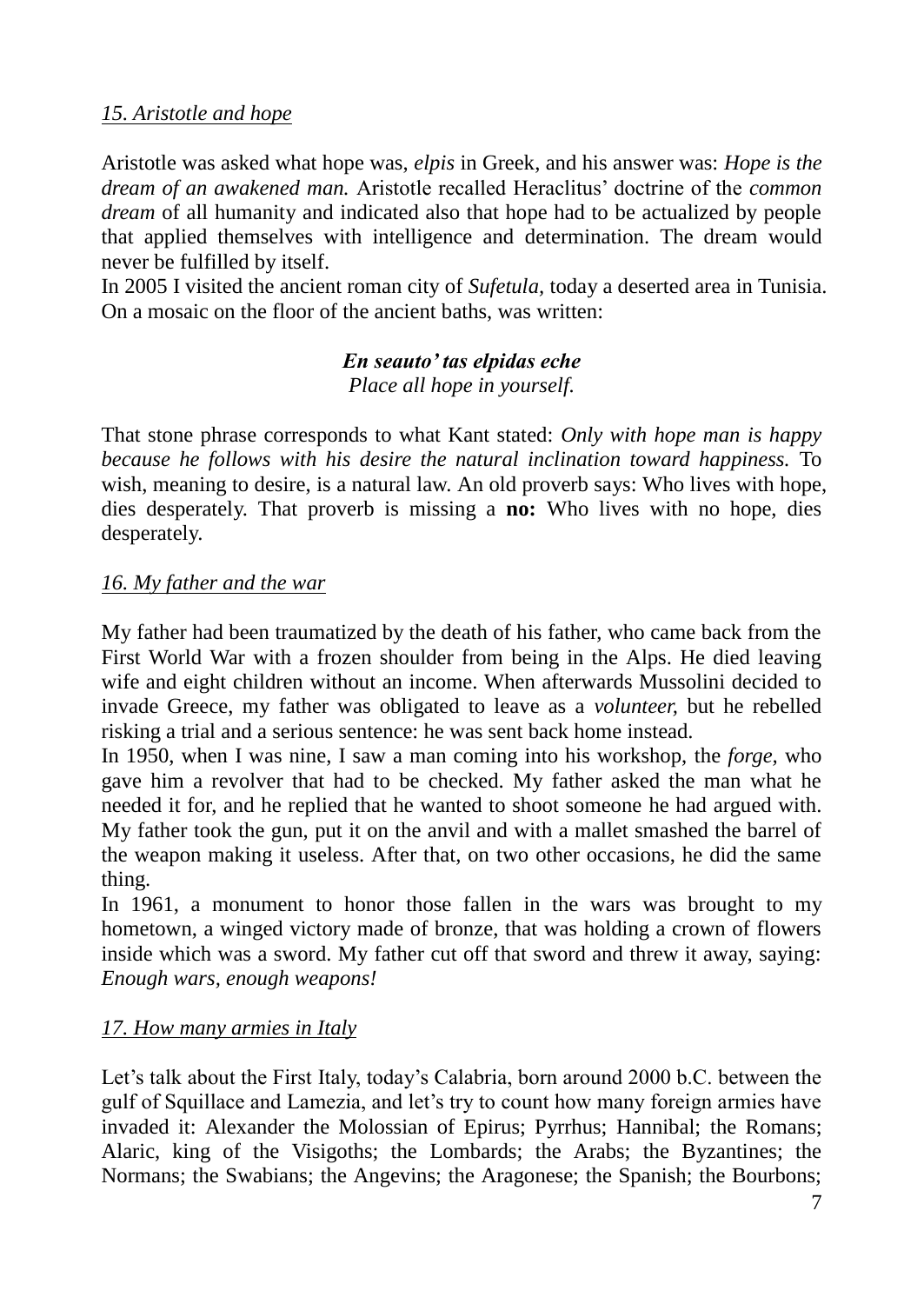the French and in the end the Piedmontese. That Italy though, has never been at war with anyone; it has always suffered the foreign invasions similar to a meadow in bloom that, without reacting, lets the bees and insects suck the nectar of its flowers.

Those invasions have brought about the decadence of the Italic populations, dispersed by emigration around the whole world and only in part still residing in Calabria, today the most problematic area of the European Union because of unrest and public order. But, the coming into awareness of those invasions and the damages caused drives Calabria today to start a worldwide campaign for the destruction of all weapons thus eliminating wars at the origin.

### *18. Living all wealthy*

In all the studies of the economists, starting from the famous Adam Smith, all analyses are based on the limitations of resources. The more serious hypothesis is never considered: that resources are enough to allow everybody to live a **free life** if the enormous amounts of money spent on weapons were given to the people. The conventional weapons of land; the navy with aircraft carriers, cruisers, nuclear submarines; the air force with combat air crafts and military transport; the batteries of conventional and nuclear missiles; nuclear, neutron, hydrogen bombs; the chemical weapons of mass destruction… Nobody knows the exact number of the nuclear warheads that are estimated to be in the tens of thousands in the whole world, nor the amount of the military balance sheets, often hidden by the secrecy of the government.

All the meetings between countries to reach the disarmament haven't achieved any results. Rather, it's recent the decision of the USA to start a program of reinforcement of the nuclear potential, thus unleashing an escalation of weapons that might take away resources from the American population and could destabilize world safety.

To reach disarmament would just be enough a signature on a document, shared by the governments, a trivial thing in form but impossible in substance, because the governments are ruled by men who do not want to give up control.

#### *19. Women, weapons, governments and religions*

Women have never been part of armies, and only recently were allowed because of a misunderstood sense of equality with men. It's something profoundly contrary to nature, which has made women to create life, not to take it away. Another proof of her maternal nature is that no executioner woman is known in the whole human history.

Maybe it will be essential to have women at the head of governments and of countries, to arrive at the destruction of all weapons and to abolish the tragic farce of wars. The scant examples of women in power, like Cleopatra of Egypt, Elizabeth